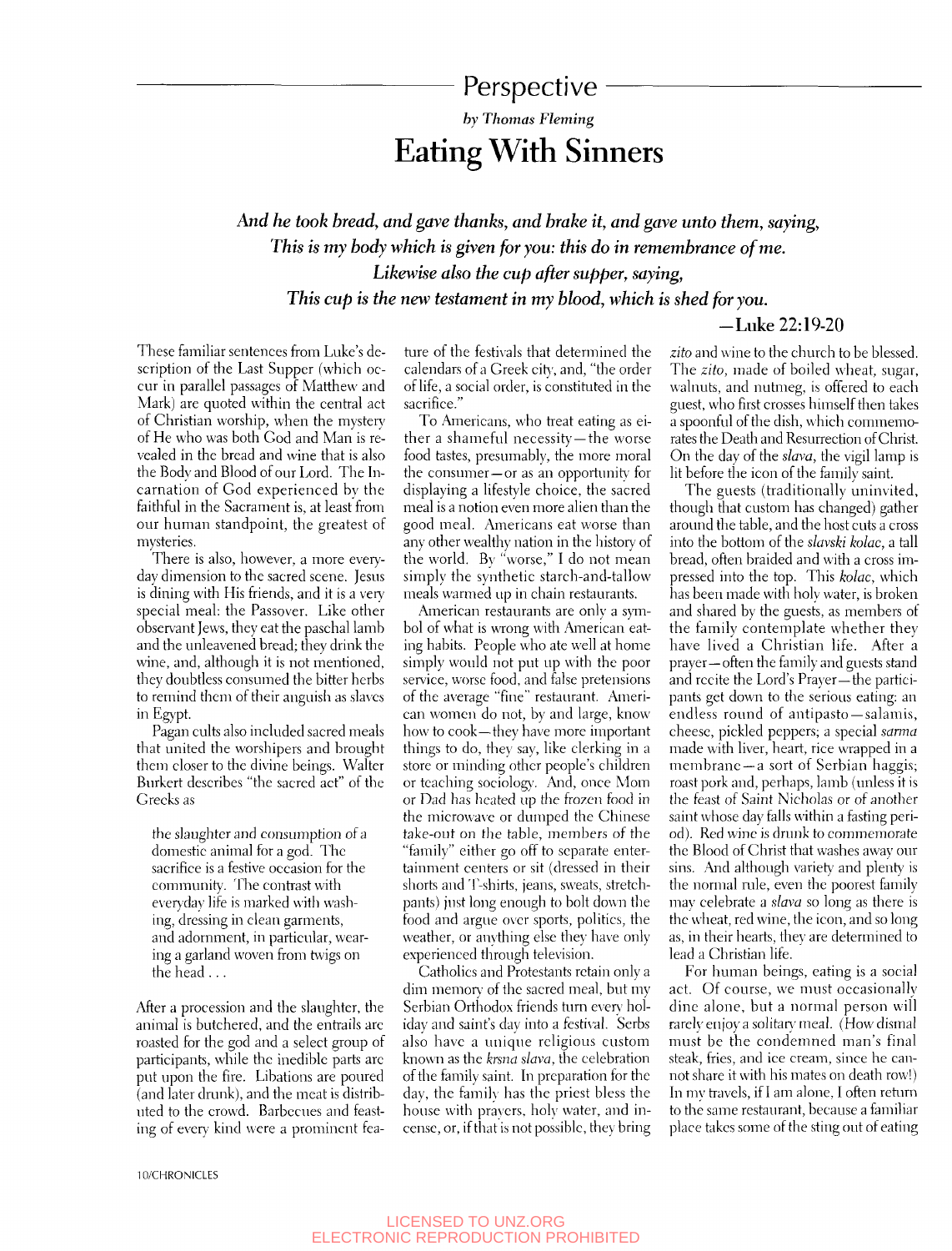alone. Eating is one of the three necessities of human life, and all three—eating to sustain life, having sex to continue life, and fighting to defend life—require other people. A rich gourmet who likes to dine alone might as well make love to himself

I first began to appreciate the problem presented by American individualism when I had Thanksgiving dinner with a family of eccentrics. They had little or no connection to the small community where their house was located—they had picked the town, decades earlier, by throwing a dart at a map, and most of them had long since scattered across the country. They had picked their religions with almost the same insouciance: one was a Buddhist; another, an atheist humanist; another (the only apparently sane member of the tribe), an Episcopalian; and another (a girl I had known in school), a Jew, and not merely a Jew but a rabbi.

The turkey had no sooner hit the table than the atheist uncle seized a plate and, grunting "This for me?" and filling it with turkey and trimmings, walked over to the television set where he proceeded to engage in a quarrel with Walter Cronkite (too conservative) throughout the entire dinner, which, after this rocky start, went rapidly downhill.

To restore *the* meal to its proper place, we need not convert to Serbian Orthodoxy. The Christian West has its own traditions, though most of us have forgotten them: the Twelfth Night cake with the lucky coin that makes the finder the master of the revels; the skeleton-shaped cookies that Mexicans bring to the graves of their ancestors on All Souls' Day; the St. Joseph's altar of foods that is still popular among Southern Italians, who used to visit each other's homes in a daylong progressive dinner. It is still a day commemorated with special doughnuts (and closed museums), even in modern Rome.

Anglicans, Lutherans, and Catholics all have rich traditions to draw upon, and if churches were to quit poisoning parishioners with pancake-mix breakfasts, commercial pre-sliced corned beef, and supermarket sheet cakes confected of soybean oil and library paste, they might recover the real foods (to say nothing of the actual doctiines) of their religious traditions.

"He ate like a Christian" is ancient shorthand for being civilized, and eating like a Christian—like charity—should begin at home. Paul refers repeatedly to Christian homes that are actually churches, and the Serbian tradition of *krsna slava* is a direct outgrowth of this early custom. If every home is a church, blessed or prayed over by priest or preacher, then every family dinner becomes a sacred meal. If your neopagan friends are embarrassed by the grace you say before meat, perhaps they may reflect on what they have lost. Living and eating with non-Christians is, alas, a part of everyday life. Ordinary Christians are not called upon to be monks or to separate themselves into settlements and fortified compounds into which no alien influence can penetrate. Christ is the Light of the World, not a tiny candle whose feeble rays are horded by a tinier band of followers. When Clement of Alexandria advised against eating with pagans, he went well beyond Saints Peter and Paul.

Early Christian apologists were understandably drawn to asceticism and to separating themselves from their pagan neighbors. Clement (in his *Paedagogus)*  makes the best case he can against eating well, but all he can cite are proof texts against gluttony and wastefulness—he is not so quick to recall the fatted calf slain for the Prodigal Son or the barbecued kids and lambs and oxen offered up so often in the Old Testament, which offers scant comfort to vegetarians and puritans. Food is, admittedly, only a means to an end—"Better is a dinner of herbs where love is than a stalled ox and hatred therewith"—but a good feast is not to be despised, even as a metaphor: "All the days of the afflicted are evil: but he that is of a merry heart hath a continual feast."

When our Lord was rebuked by the scribes and Pharisees for eating with publicans and sinners. He told them, "I came not to call the righteous but sinners to repentance," and when the same legalists and kill-joys complained that His disciples did not fast. He did not deny that fasting was a good thing but told them that, "so long as the bridegroom is with them, they cannot fast." Christians, therefore, commemorate the suffering and Death of Jesus by fasting, but to recall His life among us, we keep the feast.

Saint Peter, as an observant Jew, was understandably reluctant to eat with Cornelius, the God-fearing but uncircumcised centurion, but he had been given a vision of a great sheet on which were depicted all the beasts of the earth and fowls of the air.

And there came a voice to him, Rise, Peter; kill, and eat. But Peter said. Not so. Lord; for I have never eaten anything that is common or unclean. And the voice spake unto him again the second time. What God hath cleansed, that call not thou common.

We fast, not because we are forbidden to eat meat or because meat is bad, but as a discipline, to deprive ourselves, temporarily, of one good thing that we may come to know a better one. Eating lamb (or ham, if you are German or Polish) at Easter is a great joy, because we have longed for it throughout the long weeks of Lent and also because, in commemorating the reality of the Lord who is always with us, we can taste of the mundane joys that foreshadow the spiritual joys that are prepared for the faithful.

John the Baptist, in calling for repentance, ate wild locust and honey, but Jesus, the Bread of Life, is seen eating bread, helping fishermen to a good haul (both in His earthly life and after His Resurrection), feeding the multitudes on bread and fish, feasting on the paschal lamb. His first recorded miracle takes place at the wedding feast in Cana, where he transformed water into *excellent* wine. Some modern Pharisees reverse the miracle by turning the wine into grape juice.

Perhaps to make sure that we did not become too spiritual in our religion, the risen Christ appeared to His disciples in human flesh, and, in the village of Emmaus, "he took bread and blessed it, and brake and gave to them," and after "he was known in breaking of bread," He appeared to them in Jerusalem, and, to reassure them. He ate "a piece of a broiled fish and of a honeycomb."

Though there is many a gourmet who might long for a fresh grilled fish and a taste of honey, Clement of Alexandria twists this passage into a condemnation of boiled meat and elaborate sweets, as if nothing in Scripture is literally true. In the sensate pagan world, it made good sense to warn Christians against the temptations of the flesh, but we must also be on guard against the greater temptations of the spirit. Gnostics, Arians, Jansenists, and Puritans tell us to despise the good life that has been given us and to pretend that we can be angels or, in some cases, even gods. We know that it was for us poor mortals that Christ our Lord was sacrificed. "Therefore let us keep the feast..."